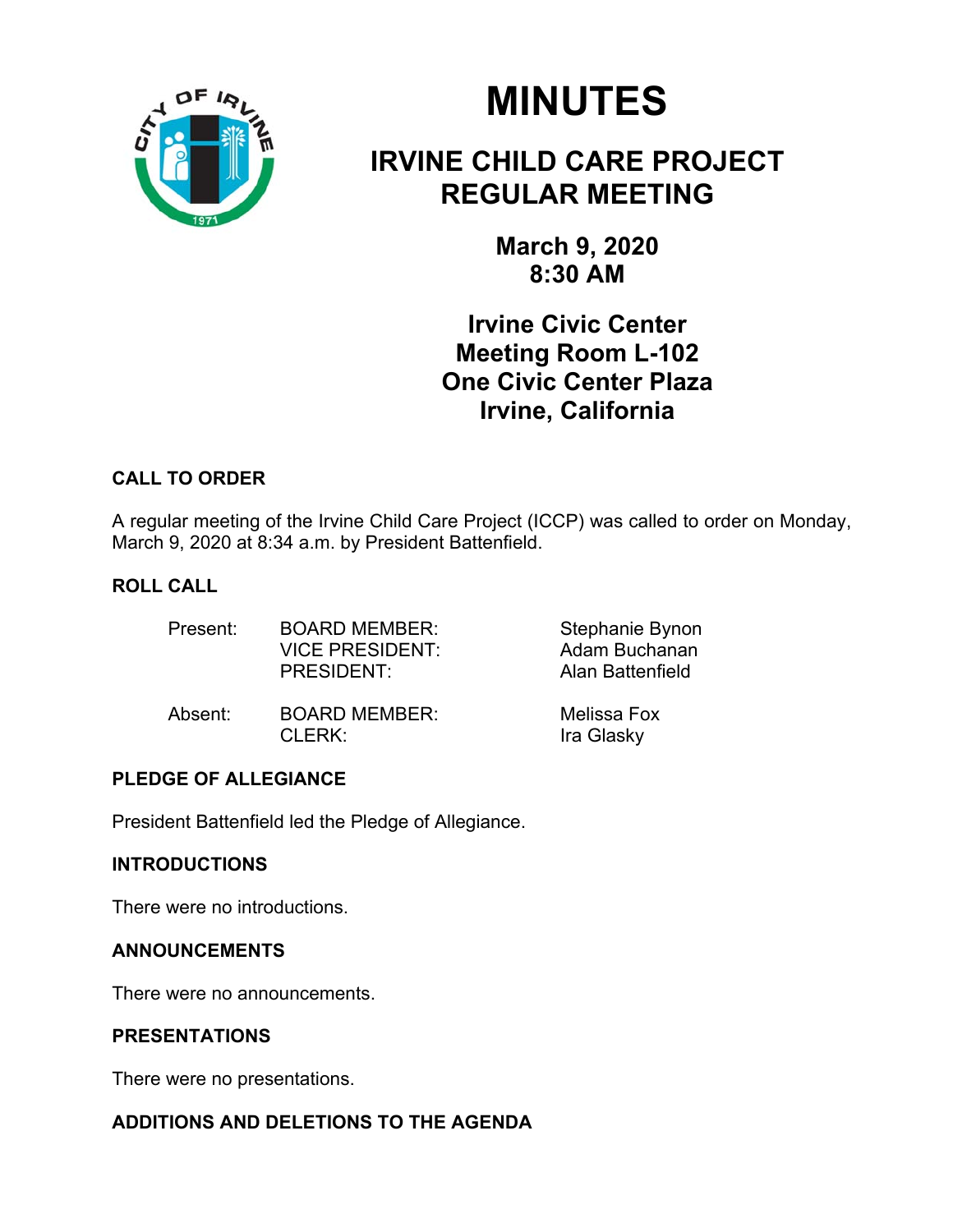There were no additions or deletions to the agenda.

#### **PUBLIC COMMENTS**

There were no public comments.

#### **CONSENT CALENDAR**

#### **Moved by Vice President Buchanan, seconded by Board Member Bynon, to approve Consent Calendar items 1 through 10.**

The motion carried as follows:

Ayes: 3 Battenfield, Buchanan, Bynon,

Absent: 2 Fox, Glasky

#### **1. APPROVAL OF IRVINE CHILD CARE PROJECT (ICCP) MINUTES**

#### **ACTION:**

Approved minutes of the Irvine Child Care Project regular meeting of January 13, 2020.

#### **2. WARRANT REQUEST – CONTINUING DEVELOPMENT, INC.**

#### **ACTION:**

Approved payment of \$63,542.24 to Continuing Development, Inc. for child care development services for January 1-31, 2020.

#### **3. WARRANT REQUESTS – IRVINE CHILDREN'S FUND (ICF) SCHOLARSHIPS**

#### **ACTION:**

Approved payments for warrants totaling the amount of \$11,315.74 for ICF Scholarships during the month of January 2020.

- \$9,000.24 to Rainbow Rising
- $\bullet$  \$ 1,691.50 to Kids Stuff
- \$ 406.50 to Continuing Development Inc.
- $\bullet$  \$ 217.50 to Dolphin Club
- \$ 0.00 to Creekers Club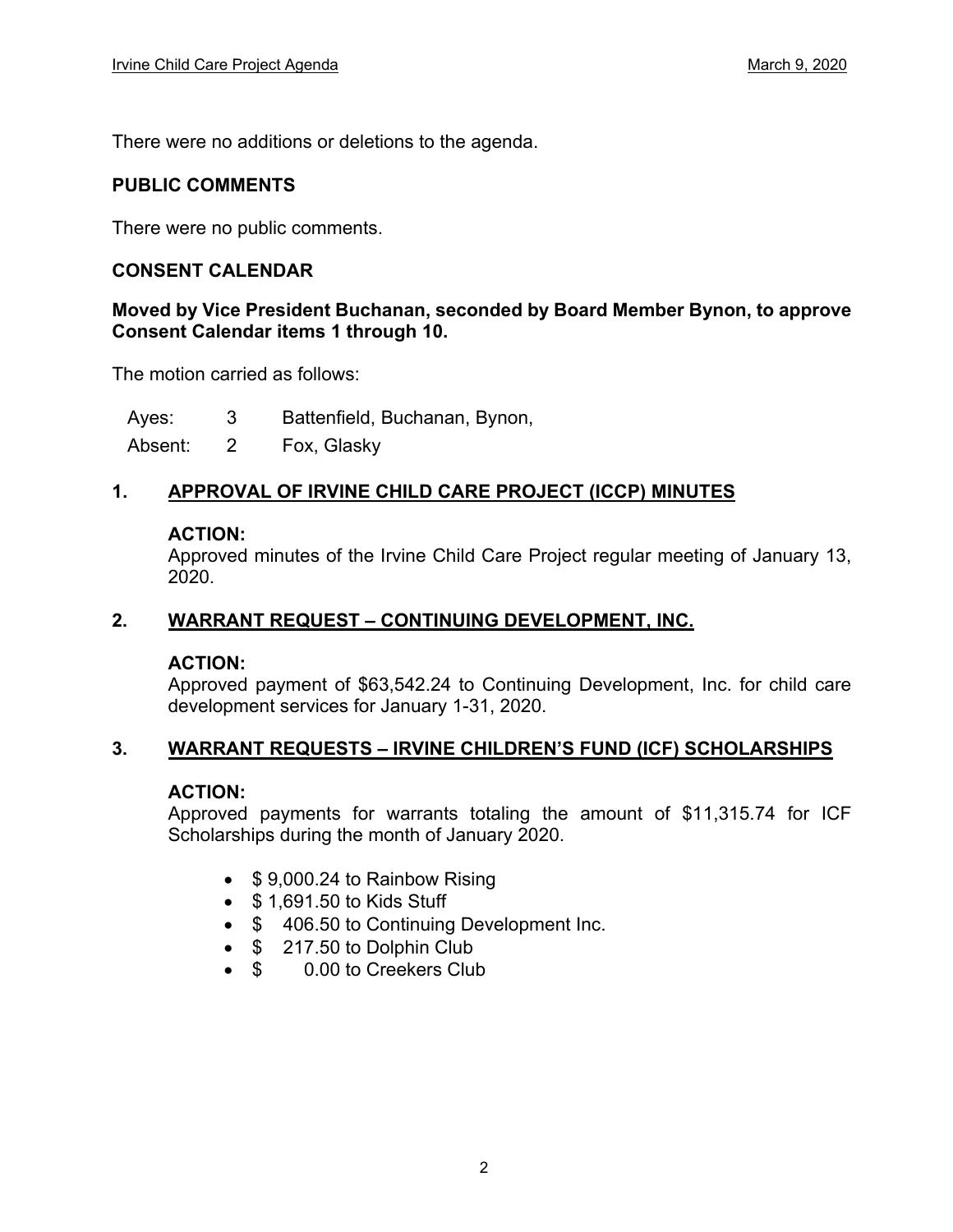#### **4. WARRANT REQUEST – CITY OF IRVINE**

#### **ACTION:**

Approved payment of \$14,504.78 to the City of Irvine for Program Administration, Grant Administration, and Supplies for the month of January 2020.

- \$11,559.78 for Program Administration
- \$ 1,145.00 for Grant Administration
- $\bullet$  \$ 1,800,00 for Supplies

#### **5. WARRANT REQUEST – IRVINE UNIFIED SCHOOL DISTRICT (IUSD)**

#### **ACTION:**

Approved payment of \$69,646.76 for Facilities and Financial Support Services, Utilities, Custodial Services, Custodial Equipment Amortization and payment for sale of IUSD-owned portables to ICCP for the month of January 2020.

- \$44,452.92 for Custodial Services
- \$ 675.00 for Custodial Equip Amortization
- \$10,589.42 for Payment of Portable Purchase
- $\bullet$  \$ 7,262.75 for Utilities
- **\$ 6,666.67 for Facilities & Financial Support**

#### **6. ICCP PAYMENTS FOR JANUARY 2020**

#### **ACTION:**

Reviewed and approved January 2020 payments attached.

#### **7. ICCP EXPENSES PAID BY IUSD**

#### **ACTION:**

Reviewed and accepted attached invoices in the total amount of \$14,279.00 paid by IUSD on behalf of ICCP.

#### **8. DEPOSIT OF STATE GRANT APPORTIONMENT**

#### **ACTION:**

Authorized the deposit of grant funds from the State Department of Education into the appropriate account as follows:

- \$ 27,054.00 01-005-50100-8290
- \$ 12,436.00 01-005-50100-8290
- \$ 74,430.00 01-005-50100-8590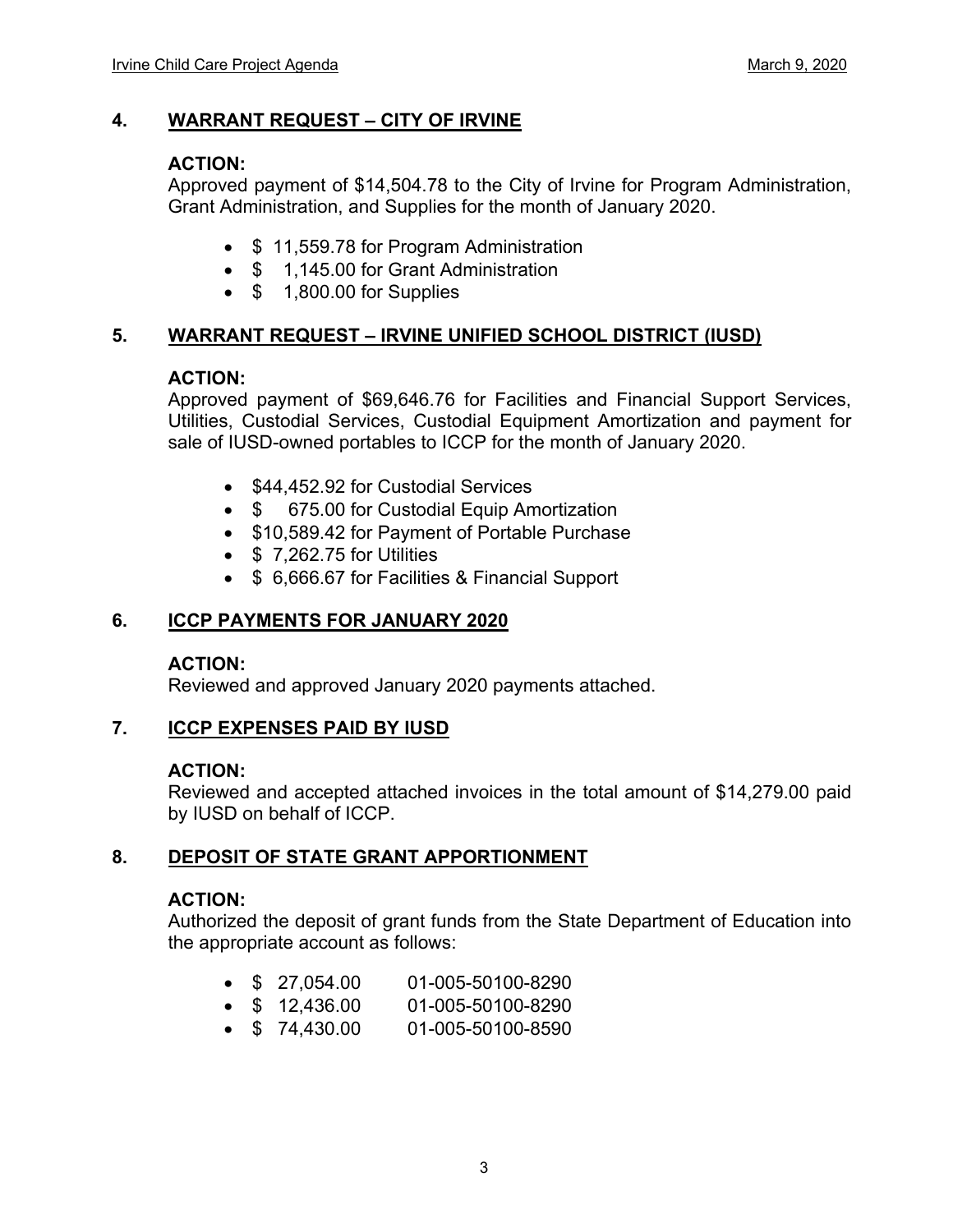#### **9. DEPOSIT OF SCHOLARSHIP FUNDS FROM IRVINE CHILDREN'S FUND (ICF)**

#### **ACTION:**

Authorized the deposit of funds from ICF into the appropriate account as follows:

- \$ 6,306.11 01-005-712-00-8689
- $\bullet$  \$ 25,810.39 01-005-712-00-8699

#### **10. ICCP QUALITY ASSESSMENT AND COMPLIANCE**

#### **ACTION:**

Approved lease renewal for Beacon Park, Rainbow Rising, Bonita Canyon, Rainbow Rising, College Park, Rainbow Rising, Cypress Village, Rainbow Rising, Deerfield, Child Development Center, Loma Ridge, Rainbow Rising, Northwood, Rainbow Rising, Plaza Vista, Child Development Center, Santiago Hills, Kids Stuff, Stone Creek, Creekers' Club, Turtle Rock, Child Development Center, Vista Verde, Child Development Center, Woodbury, Child Development Center

#### **BOARD BUSINESS**

#### **11. ICCP PROPOSED BUDGET FOR FY 2020-21 WITH MULTI-YEAR BUDGET PROJECTIONS**

John Fogarty, IUSD Assistant Superintendent/Chief Financial Officer, presented the item and responded to board inquiries.

Discussion included: capital expenditure funds; long term effects of future budget proposals to include a 0%, 1%, 2%, 3% rate increase for Board consideration.

#### **ACTION:**

Submitted for the Board's review and discussion.

#### **12. IRVINE CHILD CARE PROJECT (ICCP) QUALITY ASSESSMENT COMPLETED PRINCIPAL QUESTIONNAIRES**

Supervisor Stubbler presented the item and pointed out that the feedback was overwhelmingly positive.

#### **ACTION:**

Submitted for the Board's information.

#### **13. ICCP BOARD ELECTIONS**

Supervisor Stubbler opened the floor for nominations of ICCP Board President.

#### **Selection of Irvine Child Care Project President**